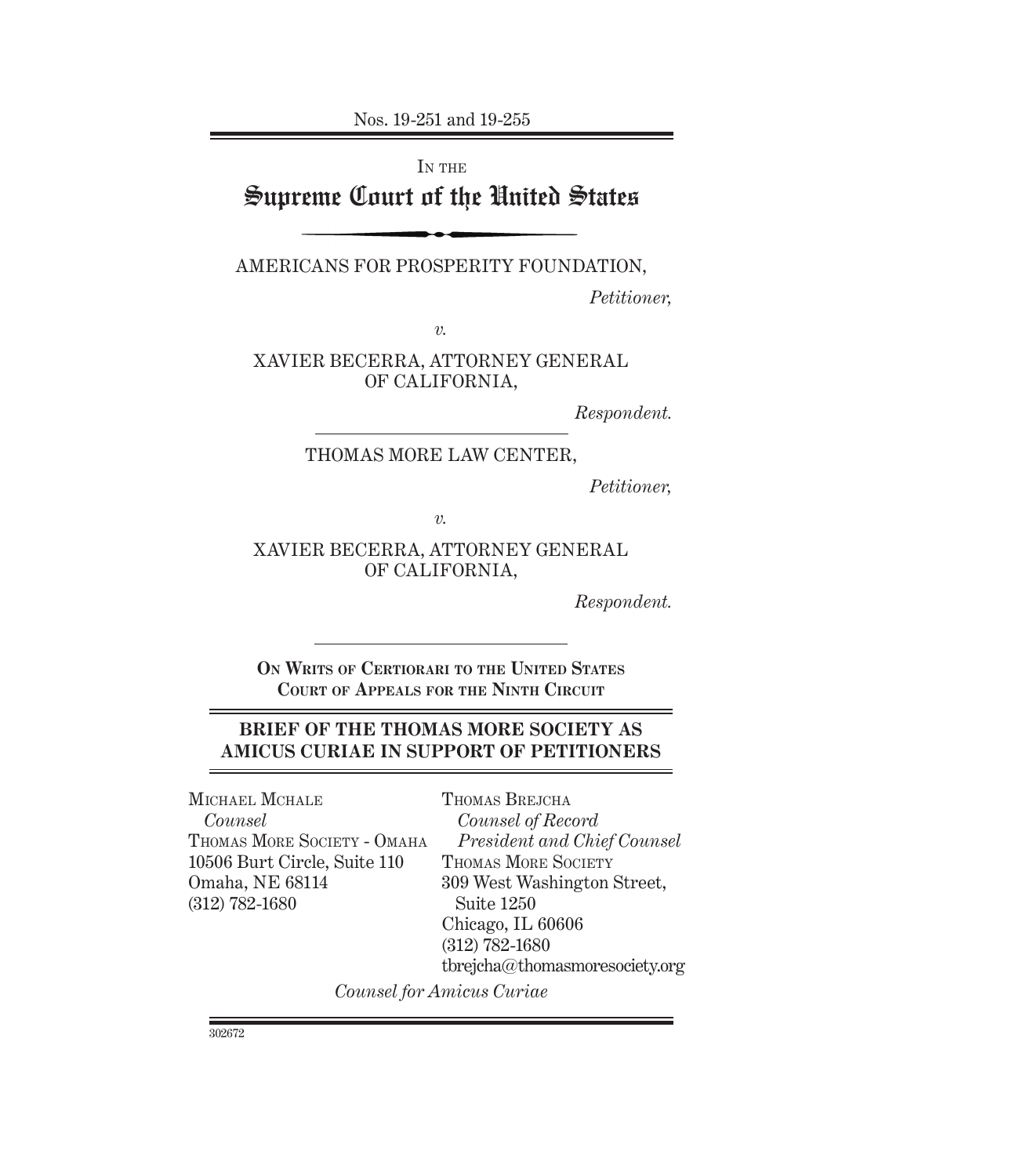## **TABLE OF CONTENTS**

| Page                                                                                                                                                                           |
|--------------------------------------------------------------------------------------------------------------------------------------------------------------------------------|
| TABLE OF CONTENTS                                                                                                                                                              |
| TABLE OF CITED AUTHORITIES  ii                                                                                                                                                 |
| INTEREST OF AMICUS CURIAE 1                                                                                                                                                    |
| SUMMARY OF ARGUMENT1                                                                                                                                                           |
|                                                                                                                                                                                |
| The Ninth Circuit's Ad Hoc Balancing Test for<br>Protecting Donor Confidentiality Undermines<br>the Categorical Protection For Evidentiary<br>Privileges Recognized in Jaffee3 |
|                                                                                                                                                                                |

*i*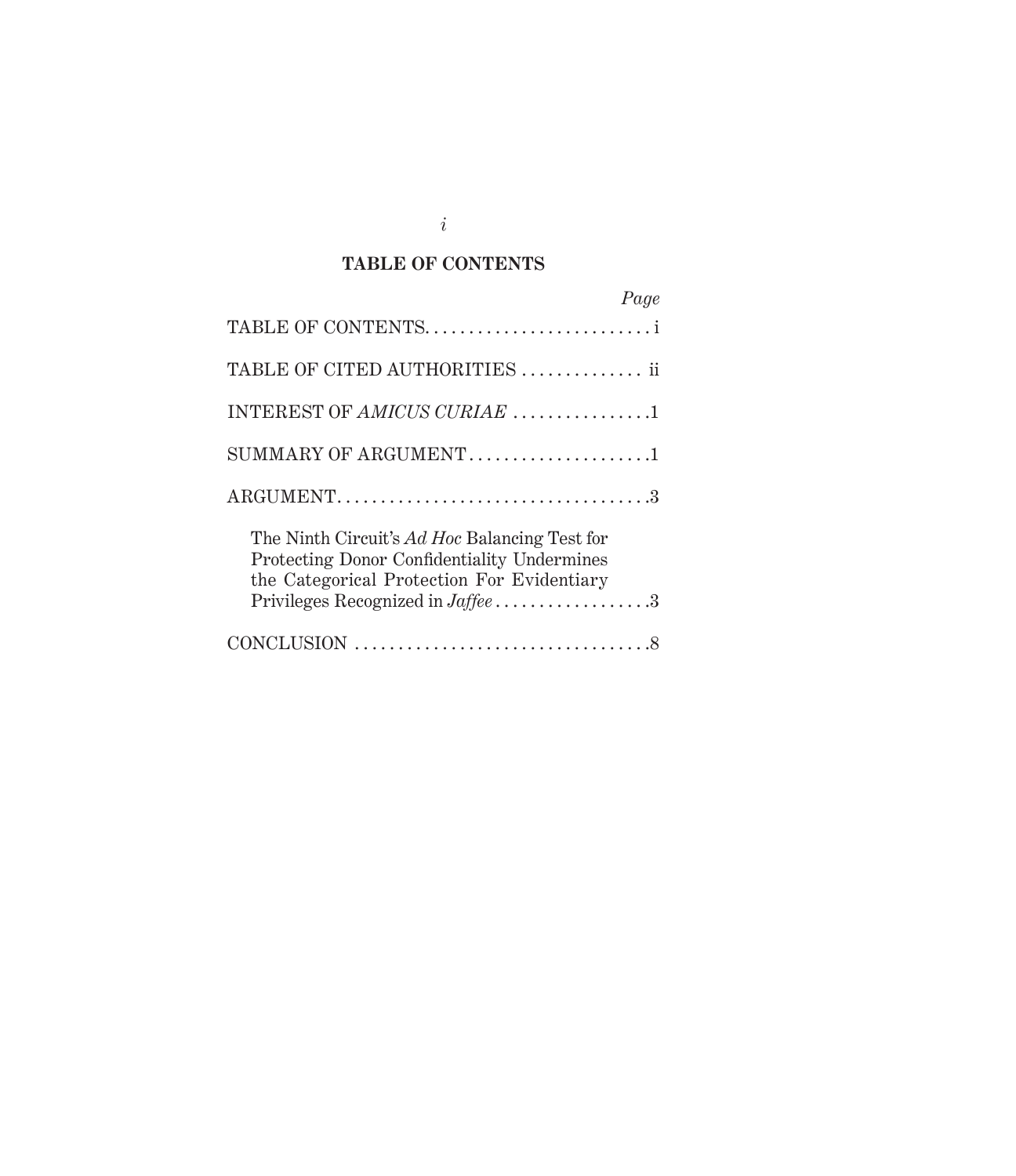### **TABLE OF CITED AUTHORITIES**

# *Page*

### **Cases**

| Americans for Prosperity Found. v. Becerra,                                          |
|--------------------------------------------------------------------------------------|
| Americans for Prosperity Foundation v.<br>Becerra,                                   |
| Jaffee v. Redmond,                                                                   |
| <i>Mockaitis v. Harcleroad,</i>                                                      |
| Nat'l Ass'n for Advancement of Colored People v.<br>State of Ala. ex rel. Patterson, |
| Trammel v. United States,                                                            |
| Upjohn Co. v. United States,                                                         |
| STATUTES AND OTHER AUTHORITIES                                                       |
|                                                                                      |
|                                                                                      |
|                                                                                      |

*ii*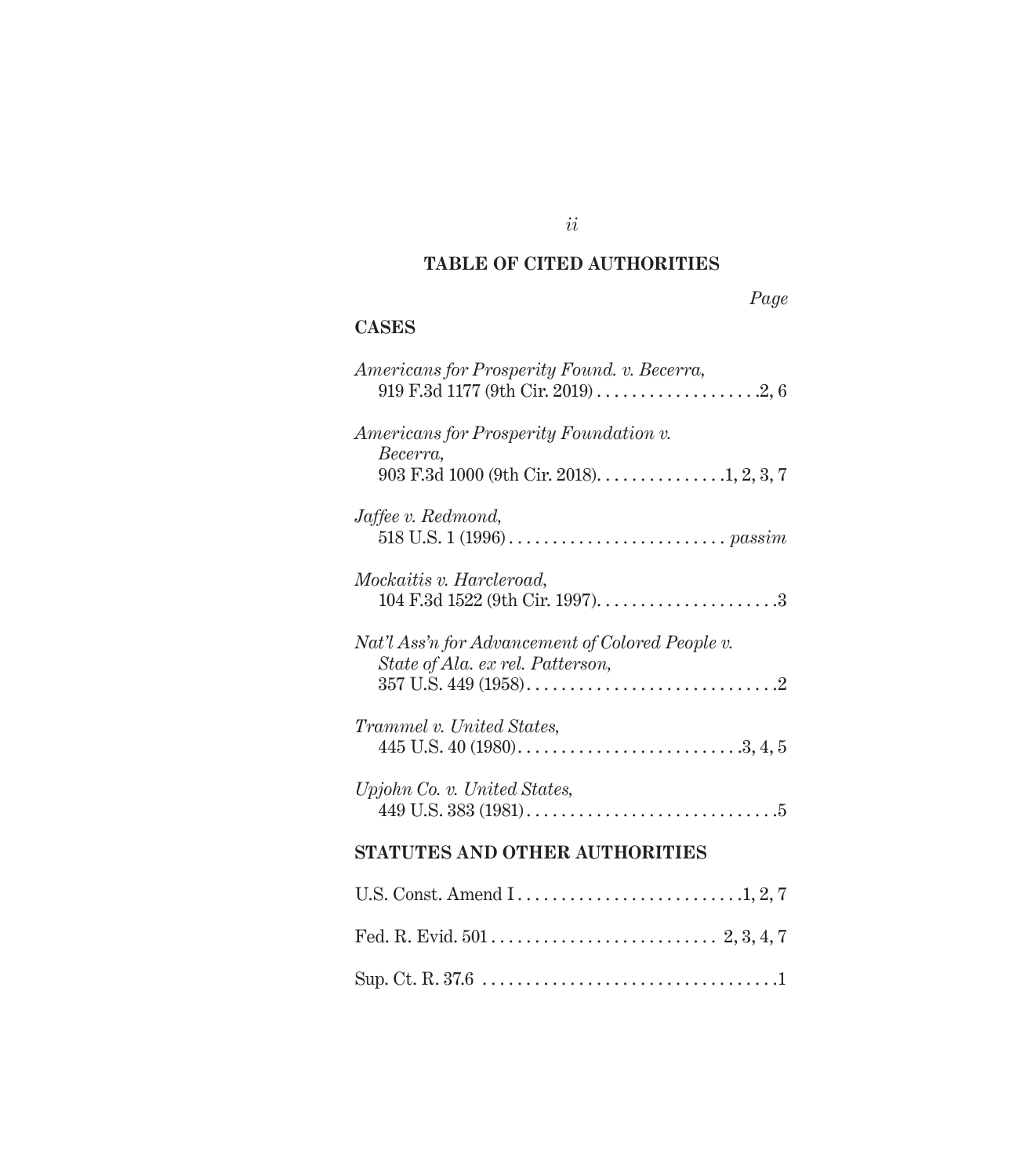#### **INTEREST OF AMICUS CURIAE**

Amicus is the Thomas More Society, a non-profit, national public-interest law firm dedicated to restoring respect in law for life, family, and religious liberty. The Thomas More Society provides legal services to clients free of charge and often represents individuals who cannot afford a legal defense with their own resources. The Thomas More Society relies entirely on donor support to provide its services. As such, it has a unique interest in this case to ensure that states cannot force 501(c)(3) nonprofit organizations to disclose donor information without satisfying the rigors of strict scrutiny.1

#### **SUMMARY OF ARGUMENT**

In *Americans for Prosperity Foundation v. Becerra*, the Ninth Circuit wrongly held that California need not demonstrate a compelling interest in forcing 501(c)(3) non-profit organizations to disclose their top donors to the California Attorney General (a seat recently held by nationally renowned left-wing politicos Kamala Harris and Xavier Becerra). 903 F.3d 1000, 1009 (9th Cir. 2018). Instead, the Ninth Circuit held that California merely needs an interest that "reflect[s] the seriousness"—*i.e.*, outweighs, in the opinion of putatively unbiased judges the admitted "actual burden on First Amendment rights."

<sup>1.</sup> All parties have consented to the filing of this brief. Pursuant to Supreme Court Rule 37.6, counsel for amicus certifies that no counsel for a party authored this brief in whole or in part, and no counsel or party made a monetary contribution intended to fund the preparation or submission of this brief. No person other than amicus or their counsel made a monetary contribution intended to fund the preparation or submission of this brief.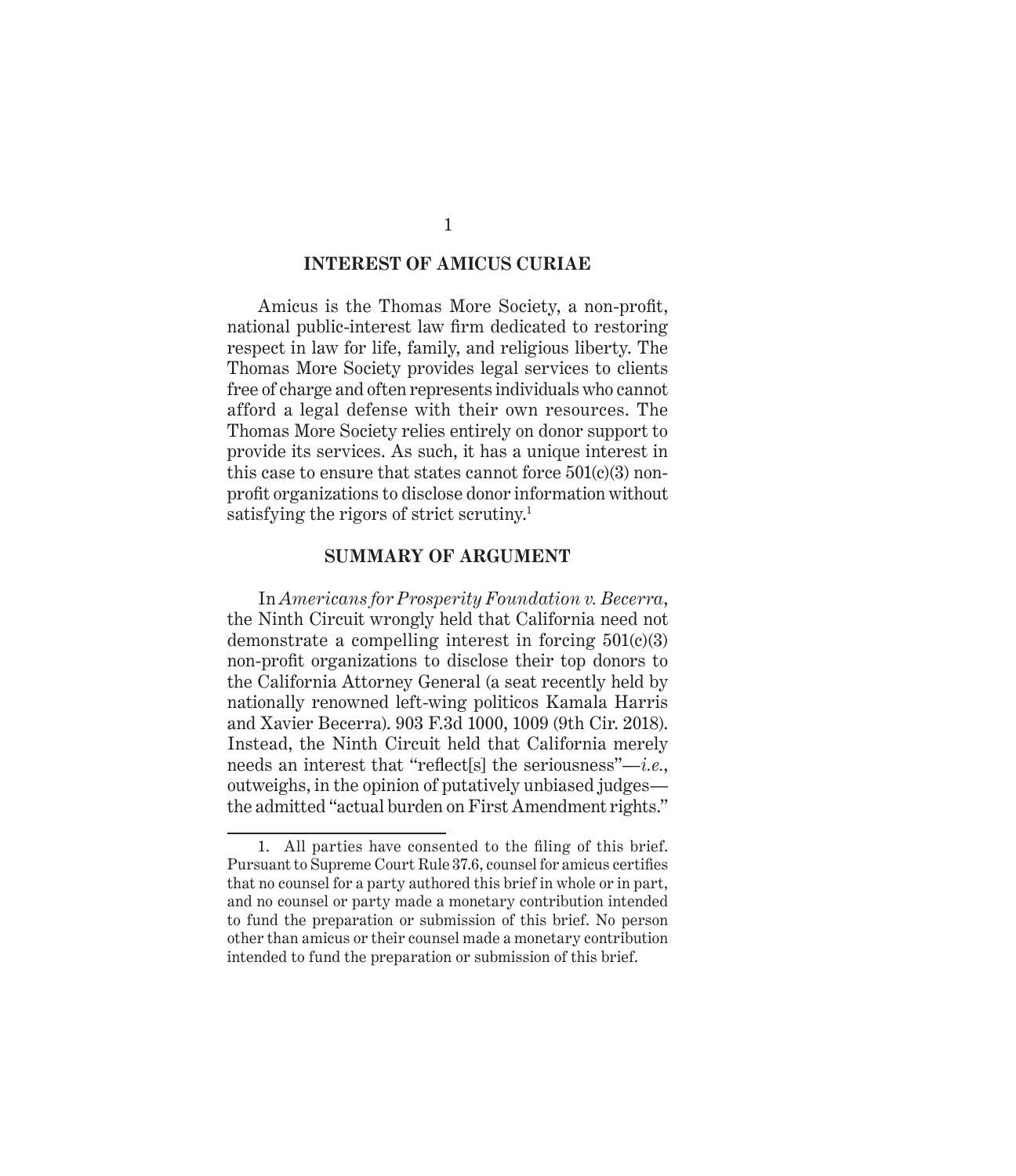*Id*. (internal quotations omitted). But as the Petitioners' briefs explain, that holding blatantly violated the Supreme Court's blackletter rule that outside the electoral context, such forced disclosures (where, as here, there is evidence they will result in hostilities toward members or donors) require three things: (1) "a compelling government interest"; (2) "a substantial relation between the sought disclosure and that interest"; and (3) "narrow tailoring so the disclosures do not infringe on First Amendment rights more than necessary." *Americans for Prosperity Found. v. Becerra*, 919 F.3d 1177, 1181 (9th Cir. 2019) (Ikuta, J., dissenting from denial of reh'g *en banc*) (citing *Nat'l Ass'n for Advancement of Colored People v. State of Ala. ex rel. Patterson*, 357 U.S. 449, 460 (1958)) (the "*NAACP v. Alabama*" standard). California made none of those showings here. *See id.* at 1182.

This amicus brief makes an additional argument: If the Ninth Circuit is correct that strict scrutiny does not apply here (in lieu of a case-by-case balancing test), it will undermine key Supreme Court precedents founded on similarly critical interests in protecting confidentiality: *i.e.*, the recognition of categorical evidentiary privileges under Federal Rule of Evidence 501, as most recently affirmed in *Jaffee v. Redmond*, 518 U.S. 1, 11 (1996)). In other words, by thumbing its nose at the critical private and public interests served by donor confidentiality here, the Ninth Circuit's position weakens the logical foundations for longstanding, categorical evidentiary privileges.

Reversing the Ninth Circuit thus will not only coincide with the proper "*NAACP v. Alabama* standard" mentioned above, but it will have the happy coincidence of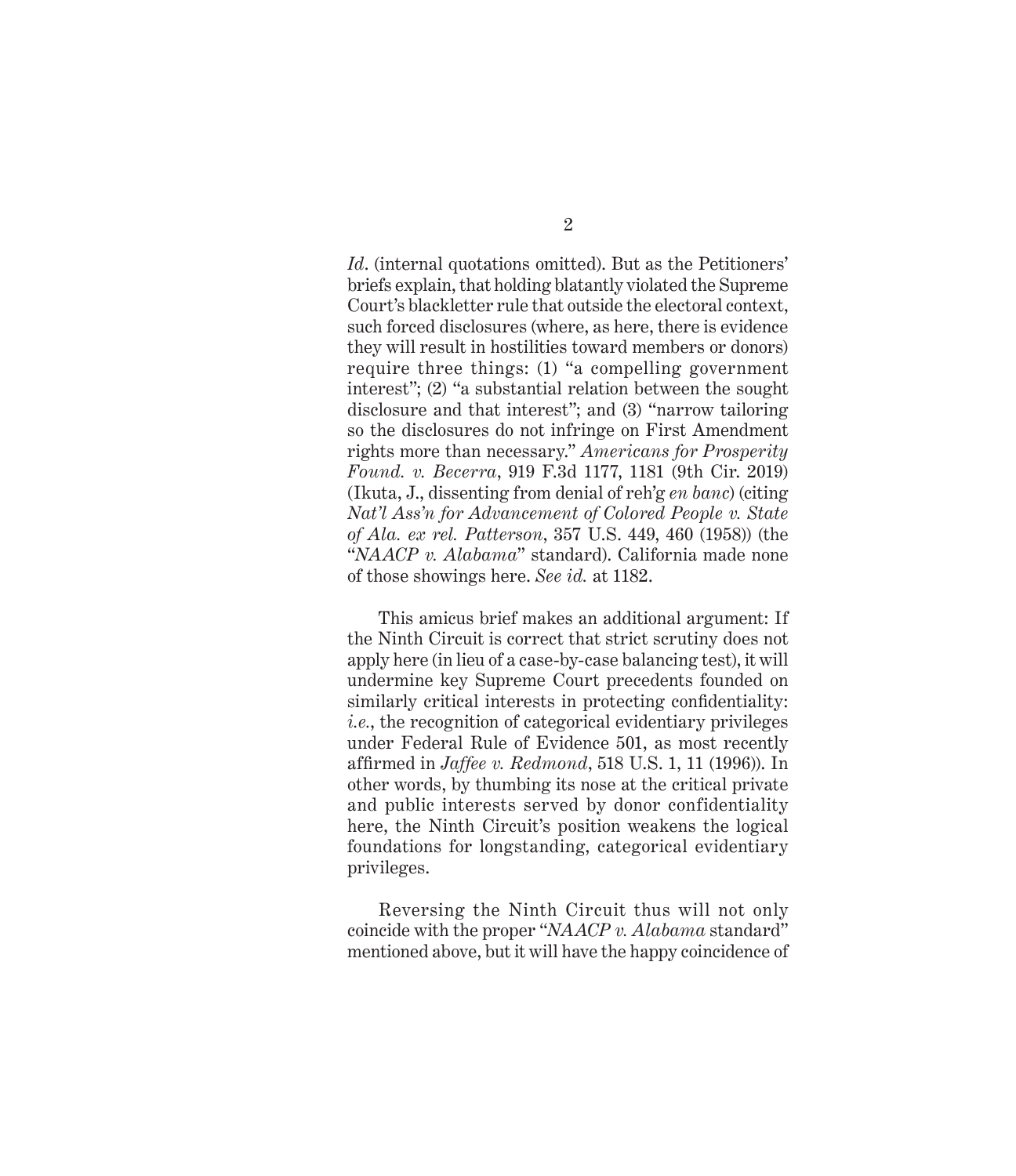protecting the logical integrity of this Court's decisions in *Jaffee* and its predecessors, which ensure categorical protection for certain confidential communications at the service of the common good.

#### **ARGUMENT**

#### **The Ninth Circuit's** *Ad Hoc* **Balancing Test for Protecting Donor Confidentiality Undermines the Categorical Protection For Evidentiary Privileges Recognized in** *Jaffee***.**

The Ninth Circuit once recognized, consistent with Supreme Court precedent, that longstanding evidentiary privileges for priest-penitents, attorney-clients, and physician-patients are "rooted in the imperative need for confidence and trust." *Mockaitis v. Harcleroad*, 104 F.3d 1522, 1532 (9th Cir. 1997) (quoting *Trammel v. United States*, 445 U.S. 40, 51 (1980)). A similar need supported the Supreme Court's decision in *Jaffee*, which held that Federal Rule of Evidence 501 likewise includes a categorical privilege for confidential communications between psychotherapists and their patients. *Jaffee*, 518 U.S. at 10-15. These privileges—which are categorical and not case-by-case—are based on the broader private and public interests served by protecting confidentiality in particular religious or professional relationships. *Id*. If, however, the Ninth Circuit's *ad hoc* balancing test in *Americans for Prosperity* for protecting *donor confidentiality* is correct, notwithstanding the critical broader interests served by anonymous donations, there is no inherent reason that extrinsic interests should justify the important categorical privileges the Supreme Court recognizes under FRE 501. Thus, reversing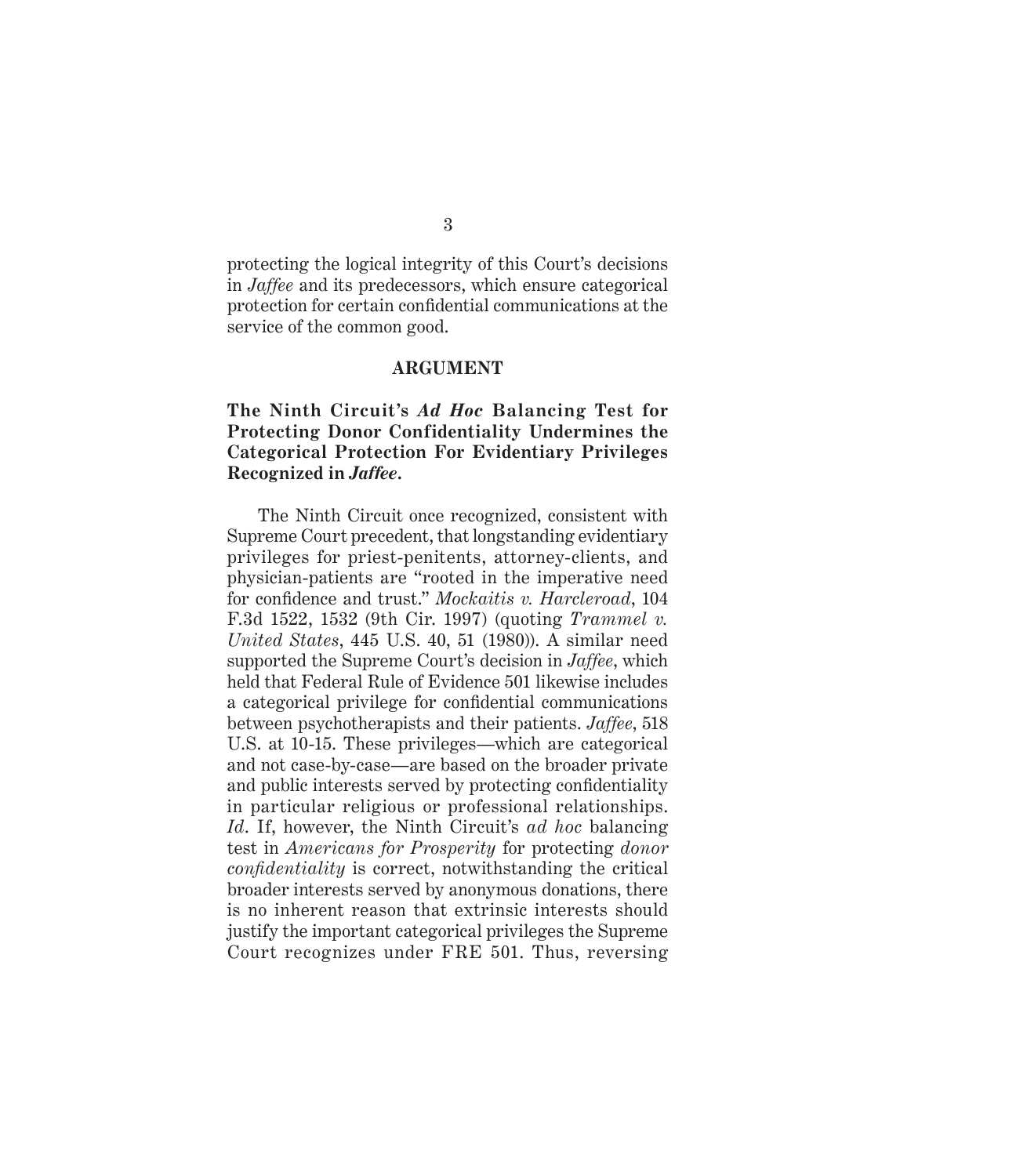the Ninth Circuit will help maintain the logic of the general evidentiary principle that some confidential communications are too important to the functioning of society to be placed at the fickle mercies of judicial whim.

In *Jaffee*, the Supreme Court held that, pursuant to the terms of FRE 501, "reason and experience" show that an evidentiary privilege for confidential communications between psychotherapists and their patients "promotes sufficiently important interests to outweigh the need for probative evidence." *Jaffee*, 518 U.S. at 9-10 (quoting *Trammel*, 445 U.S. at 51). The Supreme Court recognized this privilege serves both private and public interests. *Id*. at 10-12. And, significantly, it also held this privilege is categorical and not subject to *ad hoc* judicial evaluation. *Id*. at 17-18.

Specifically, *Jaffee* held that a psychotherapist-patient privilege serves private interests because disclosure of psychotherapist-patient communications could cause embarrassment and disgrace for the patient. *Id.* at 10. As the Court noted, "the mere possibility of disclosure may impede the development of the confidential relationship necessary for successful treatment." *Id*. The Court observed there is "wide agreement that confidentiality is a *sine qua non* for successful psychiatric treatment." *Id.* (internal quotations omitted).

The Court also held that the psychotherapist-patient privilege serves important public interests because it facilitates proper treatment for improving "[t]he mental health of our citizenry," which, "no less than its physical health, is a public good of transcendent importance." *Id*. at 11. In that respect, the privilege is similar to the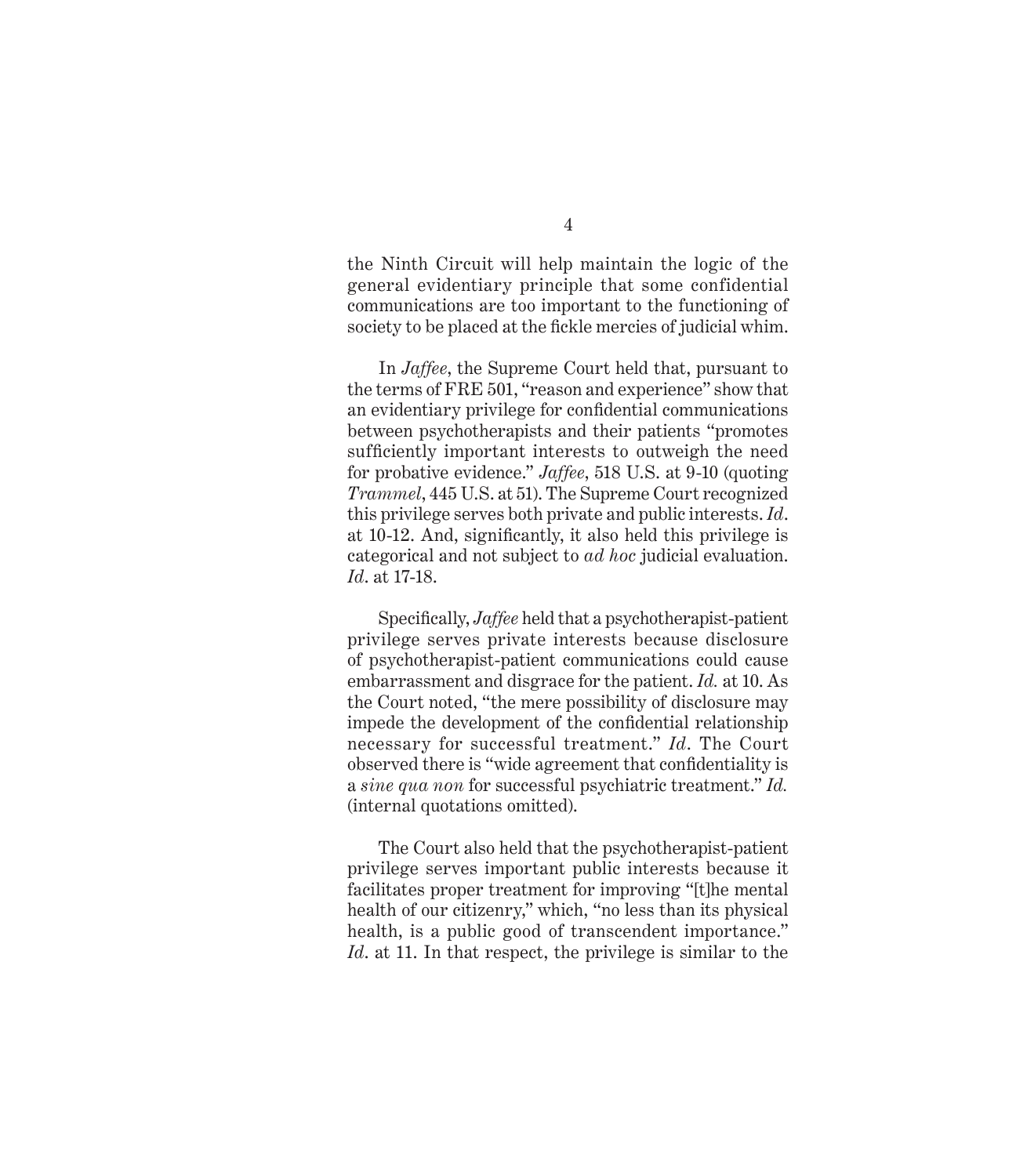attorney-client privilege, whose purpose "is to 'encourage full and frank communication between attorneys and their clients and thereby promote broader public interests in the observance of law and administration of justice.'" *Id*. (quoting *Upjohn Co. v. United States*, 449 U.S. 383, 389 (1981)). It is also like the spousal privilege, which "is justified because it 'furthers the important public interest in marital harmony.'" *Id*. at 11 (quoting *Trammel*, 445 U.S. at 53). Furthermore, it is not outweighed by any evidentiary benefit that would result from denial of the privilege, since that would chill full and frank discussions between psychotherapists and their patients and thus any disclosure of evidence that the state is seeking in the first place. *Id*.

Critically, the Supreme Court also held the psychotherapist-patient privilege is categorical and not "contingent upon a trial judge's later evaluation of the relative importance of the patient's interest in privacy and the evidentiary need for disclosure." *Id*. at 17. Like the attorney-client privilege, "the participants in the confidential conversation 'must be able to predict with some degree of certainty whether particular discussions will be protected," and "[a]n uncertain privilege . . . is little better than no privilege at all." *Id*. at 18 (quoting *Upjohn*, 449 U.S. at 393).

All of the interests at stake in *Jaffee* are also present here with respect to the importance of protecting the confidentiality of donors who contribute to  $501(c)(3)$ charitable organizations. First, disclosure of donors' identity would likely cause them significant public disgrace given the evidence of threats, violence, and economic reprisals already shown to employees and supporters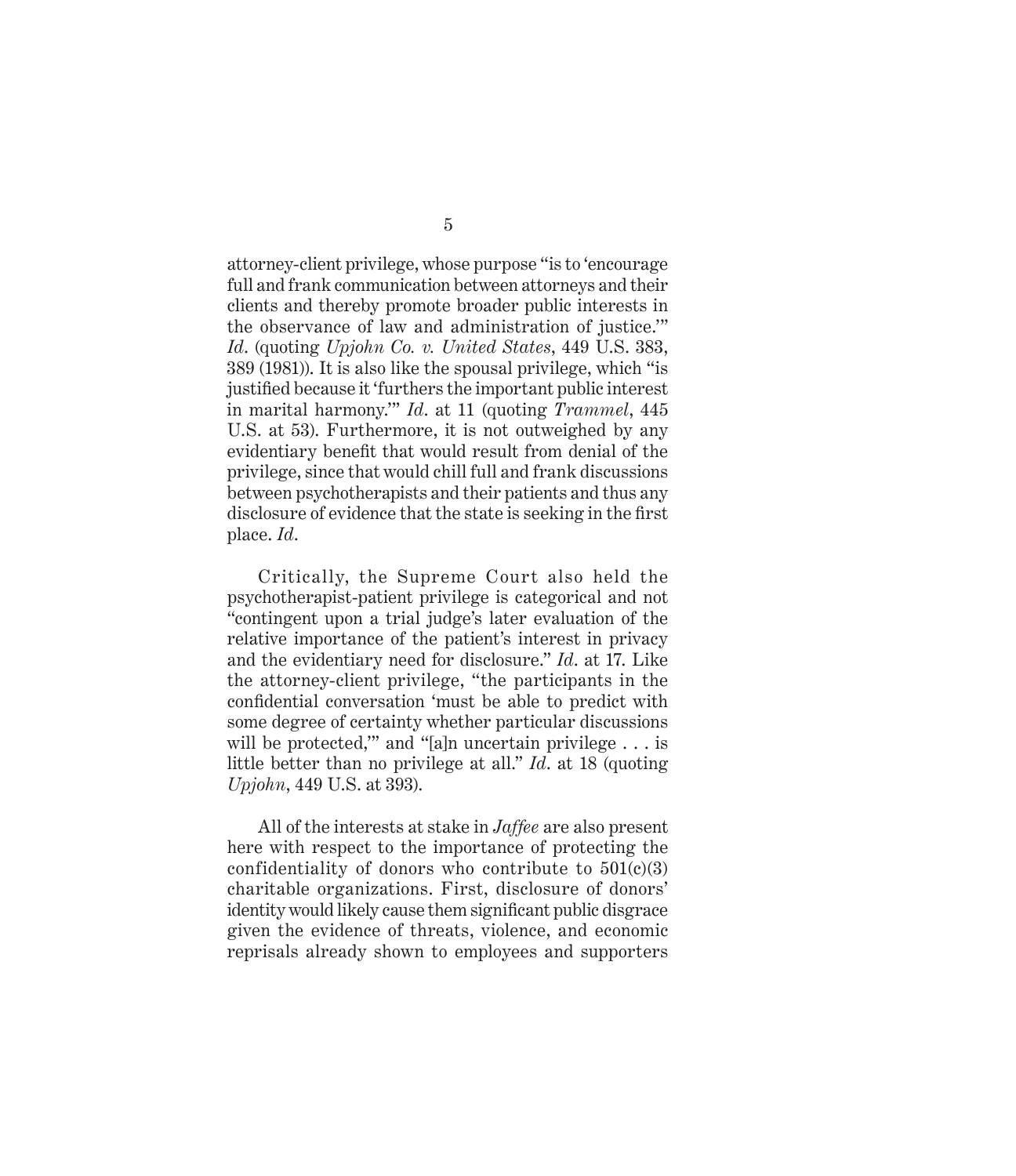of AFP over the years. *See Americans for Prosperity Found.*, 919 F.3d at 1183-84 (Ikuta, J., dissenting); *see also id.* at 1184 (Ikuta, J., dissenting) (noting "the district court found ample evidence that Foundation supporters would likely be subject to threats or hostility should their affiliations be disclosed").

Second, and accordingly, protecting donor confidentiality serves private interests because "the mere possibility of disclosure" would almost certainly, and quite reasonably, impede the willingness of donors to contribute to 501(c)(3) organizations that hold or promote views deemed highly controversial in modern society (*e.g.*, that human life begins at fertilization, that marriage is between one man and one woman, that sex is determined by biology and not subjective identity, etc.). *See Jaffee*, 518 U.S. at 10. For that reason, confidentiality is assuredly a *sine qua non* for many donors who contribute to 501(c)(3) organizations whose controversial views they support. *See id*.

Third, and relatedly, donor confidentiality serves critical public interests by ensuring that  $501(c)(3)$ organizations have the financial support to help resolve social ills in our society. Many of these organizations rely entirely on donor support and would face financial ruin should their donors face the prospect of their own economic peril if their identities are disclosed. As such, protecting donors' confidentiality helps ensure their uninhibited support of 501(c)(3) organizations that provide critical services not otherwise available to the public, such as the free legal representation to victims of civil rights violations provided by the Thomas More Law Center (a party in this case) and the Thomas More Society (a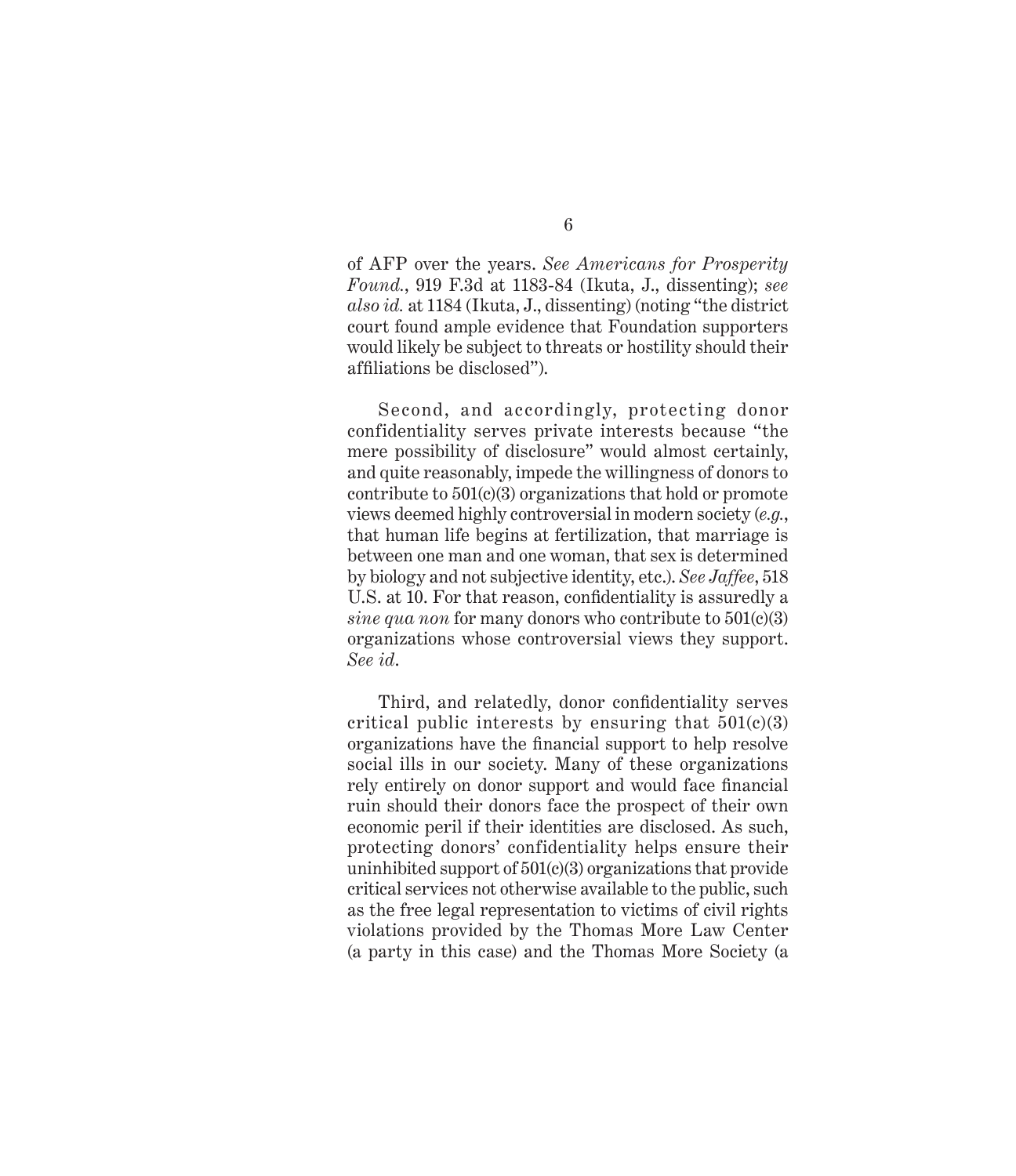different organization). This public interest is surely just as critical as the citizenry's mental health, the administration of justice, and marital harmony protected under FRE 501. *See Jaffee*, 518 U.S. at 11. And it is not outweighed by any benefit from eliminating donor confidentiality, since the resulting chill in significant donations to non-profit organizations would likely vitiate the asserted evidence of fraud that purportedly underlies the state's interest in exposing donor identity in the first place.

Finally, the Ninth Circuit's solution unacceptably leaves donor confidentiality up to individual judicial whim. The Ninth Circuit's test simply requires judges to determine whether the state's interest in exposing charitable donors "reflect[s] the seriousness of the actual burden on First Amendment rights." *Americans for Prosperity Found.*, 903 F.3d at 1009. But as in the context of evidentiary privileges, "participants in the confidential [relationship] must be able to predict with some degree of certainty whether particular discussions will be protected." *Jaffee*, 518 U.S. at 18. Indeed, a milquetoast balancing test is effectively no better than no protection at all. *Id*. Only categorical protection guarantees the private and public interests served by donor confidentiality. And strict scrutiny—rather than an *ad hoc* balancing test offers just such protection.

Accordingly, given the similarity of interests at issue in protecting non-profit donor confidentiality and evidentiary privileges under FRE 501, the Ninth Circuit's balancing test in this case undermines the logical foundations for protecting longstanding evidentiary privileges rooted in the interests served by confidential communications. Thus, reversing the Ninth Circuit will have the happy benefit of preserving the logic of *Jaffee* and its predecessors.